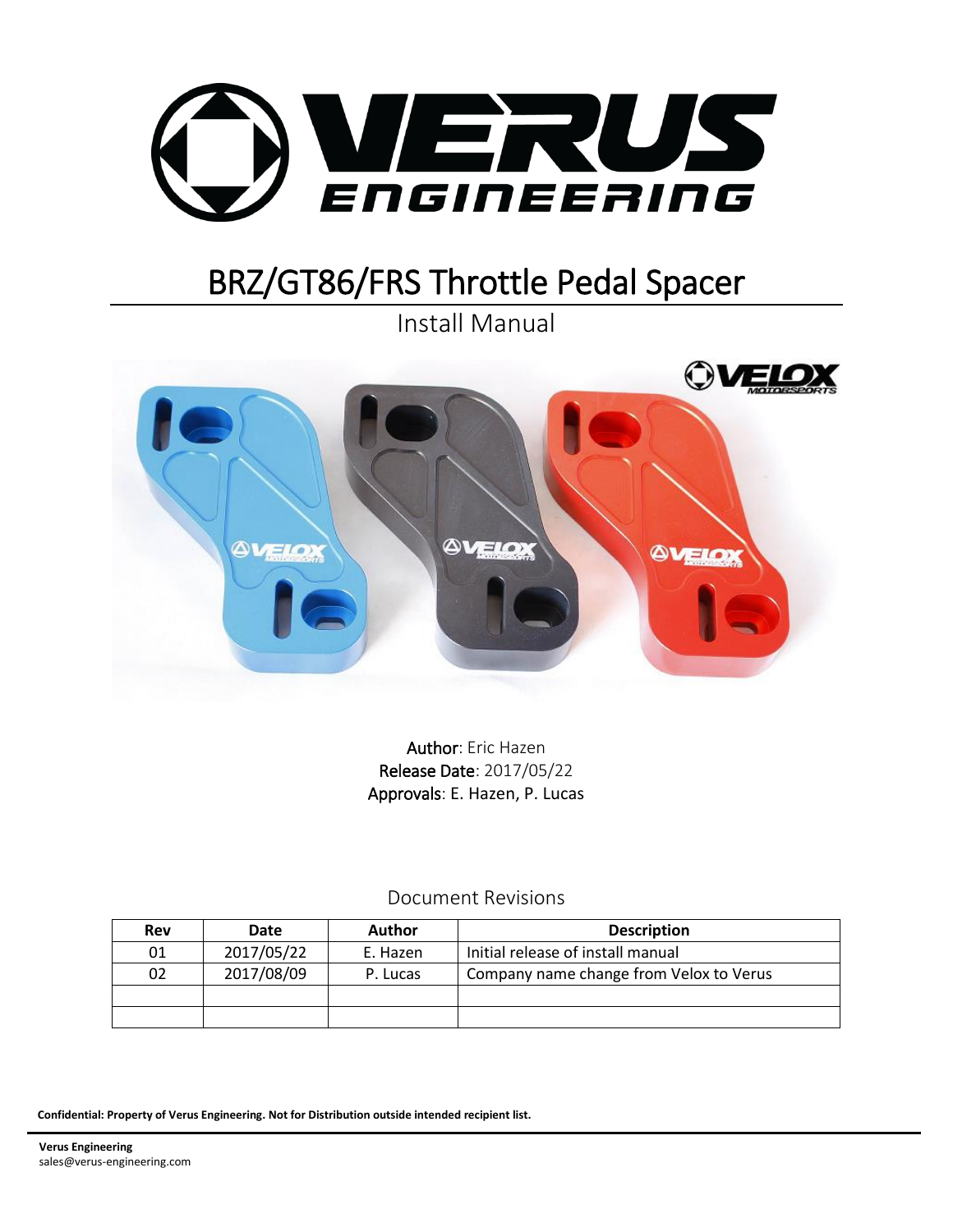

# **CONTENTS**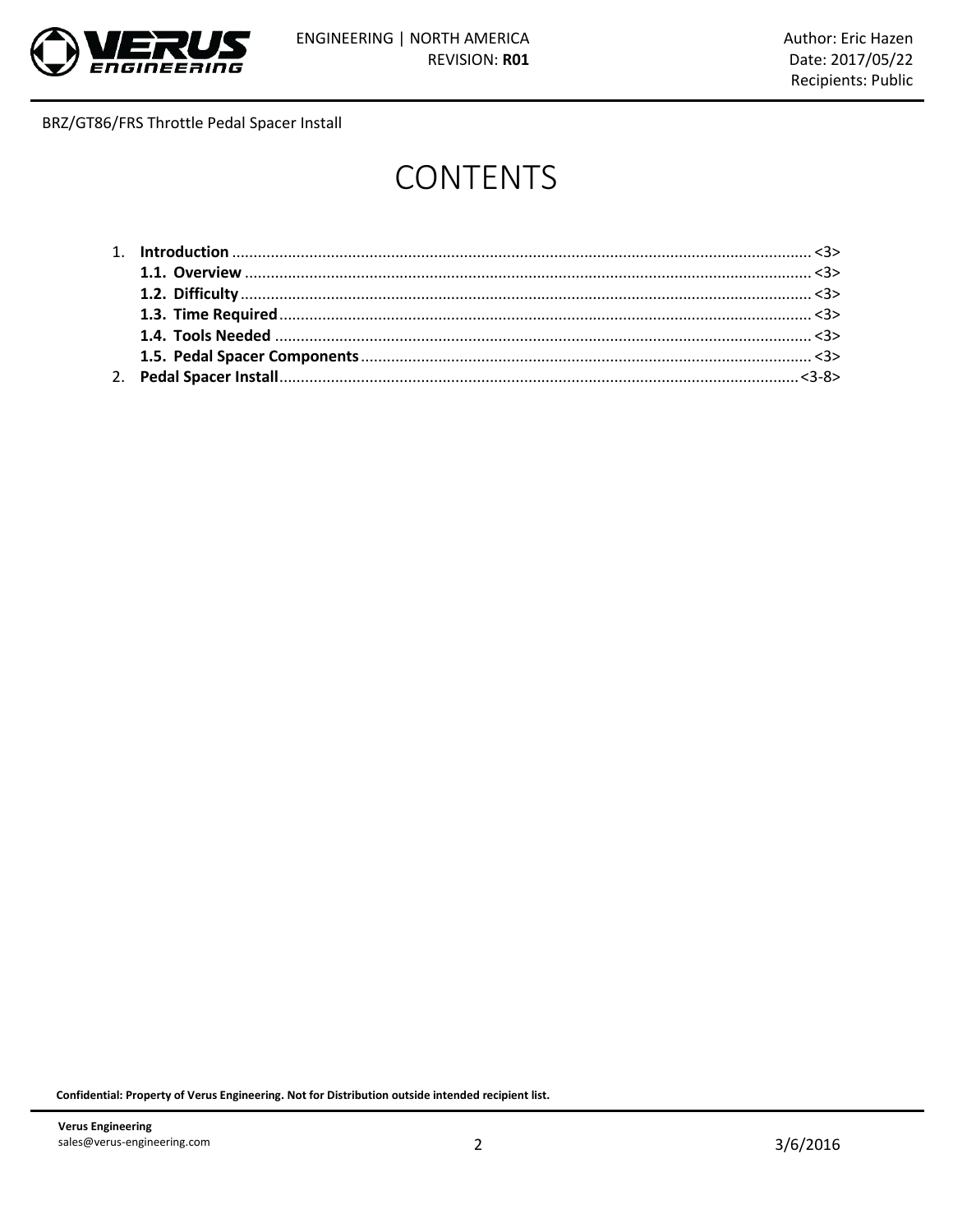

- 1. Introduction
	- **1.1. Overview:** Detailed instructions on installing the throttle pedal spacer for the GT86, BRZ, and FRS.
	- **1.2. Difficulty:** Easy
	- **1.3. Time Required:** 30 minutes

#### **1.4. Tools Needed:**

- **1.4.1.** 10mm Socket
- **1.4.2.** Ratchet
- **1.4.3.** Small Extension

### **1.5. Throttle Pedal Spacer Components**

- **1.5.1.** Throttle Pedal Spacer
- **1.5.2.** Throttle Pedal Stop
- **1.5.3.** Hardware Bag
	- **1.5.3.1.** (2) M6x1.0 x 35mm Long Hex Head Cap Screw HHCS
	- **1.5.3.2.** (2) M6 Nylon Locking Nut



#### **2. Throttle Pedal Install**

**2.1.** Velox is not responsible for damage to you or your vehicle by following this manual and/or installing Verus Engineering products.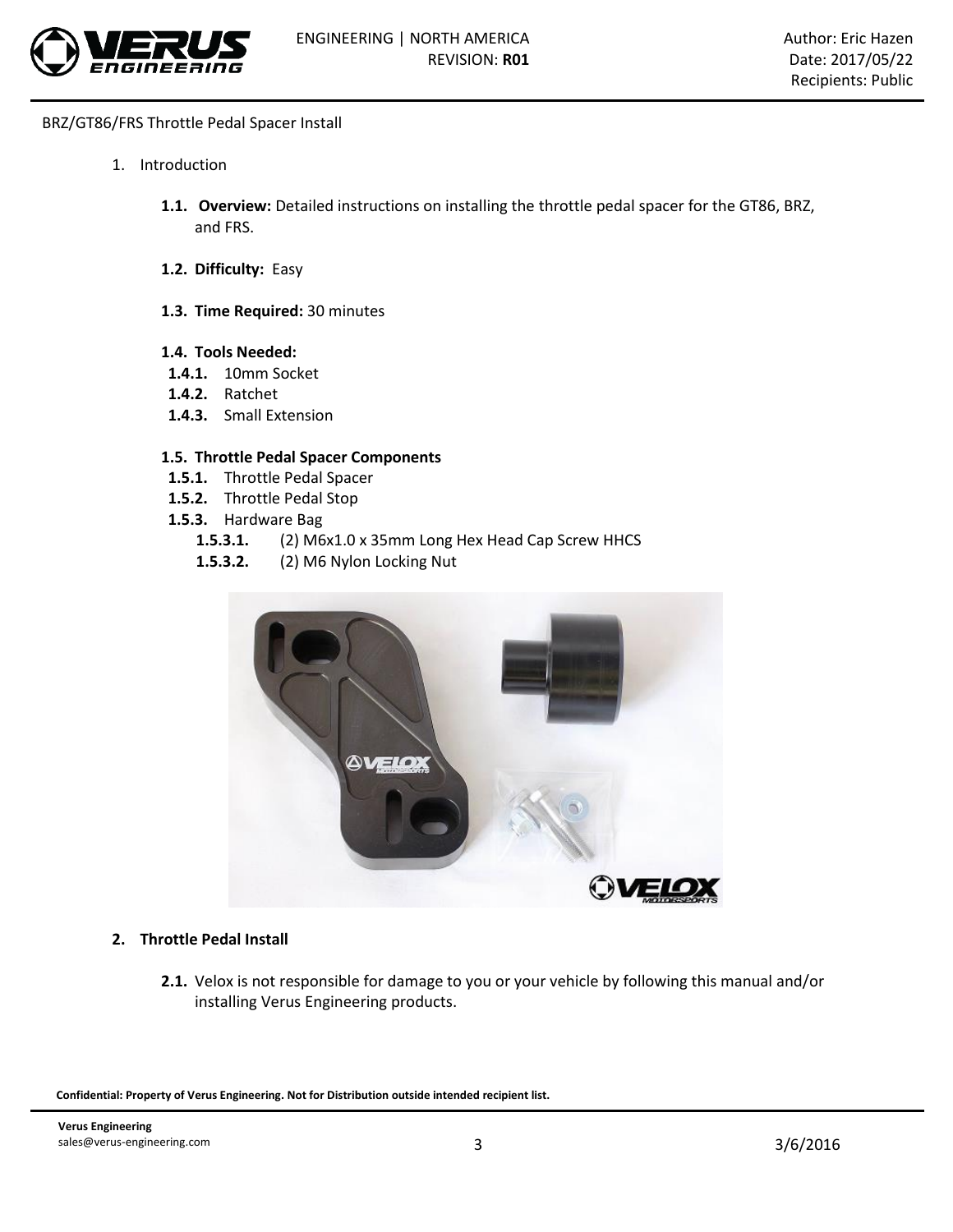

- **2.2. Keep in mind, moving the throttle pedal closer to the brake pedal can and will require a new driving habit to be formed and increases the chances of the throttle being pressed accidentally during driving. Be sure to test while stationary and in a safe environment.**
- **2.3.** Move the driver's seat all the way rearward to aid in access to the pedals.
- **2.4.** With the seat rearward, we can get a look at the components we will be modifying and replacing. The stock throttle pedal is circled in yellow and the stock throttle pedal stop is circled in blue.



**2.5.** We'll start with the throttle pedal spacer. Remove the two 10mm nuts, circled in red below.



**Confidential: Property of Verus Engineering. Not for Distribution outside intended recipient list.**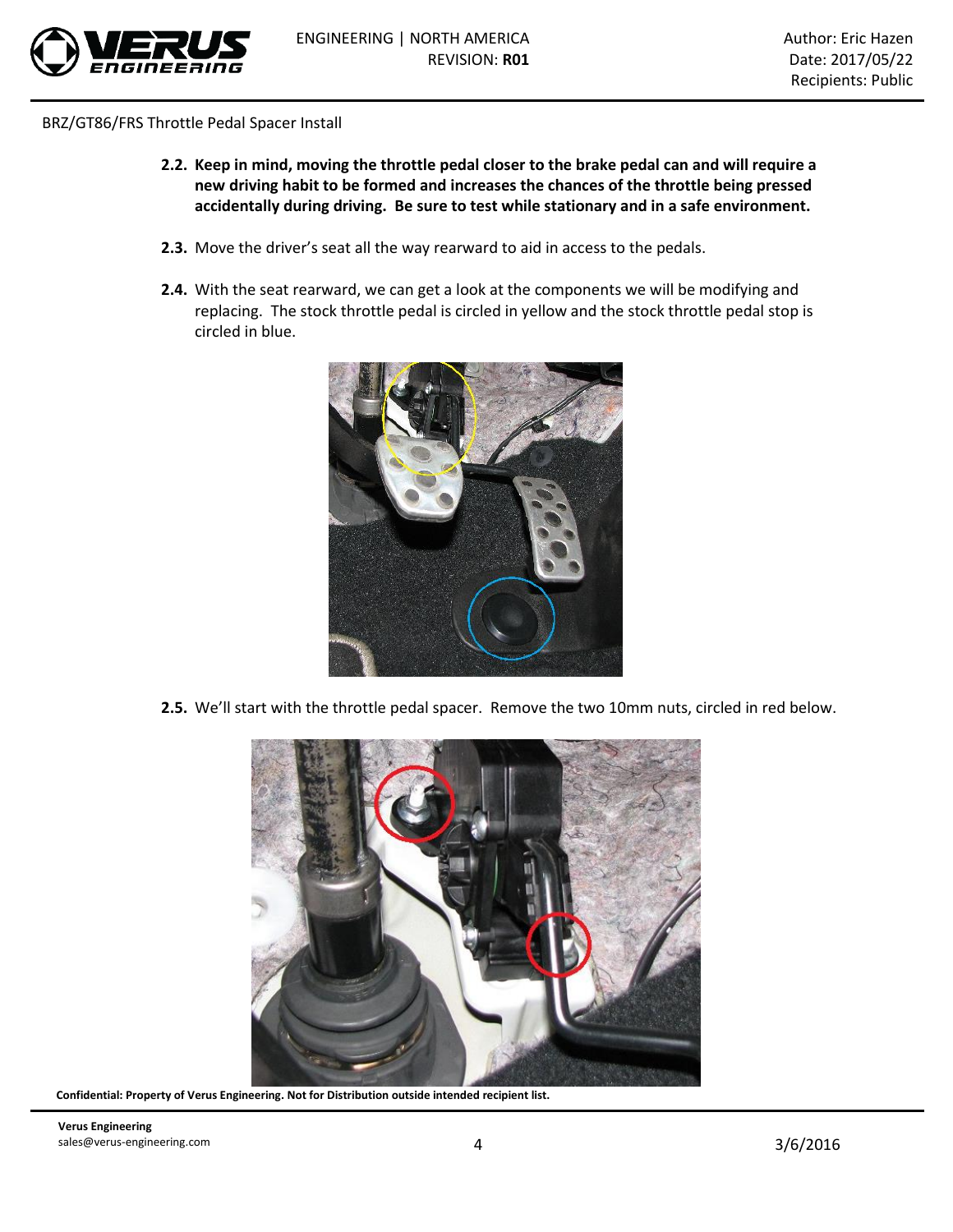

**2.6.** Unplug the throttle pedal electrical connection which is on the top of the pedal and move the throttle pedal to a safe place.



**2.7.** Below is what we are left with when the throttle pedal is removed completely.



**2.8.** Before installing the pedal spacer, install the two hex head cap screws as shown below by inserting it through the opening location.



**Confidential: Property of Verus Engineering. Not for Distribution outside intended recipient list.**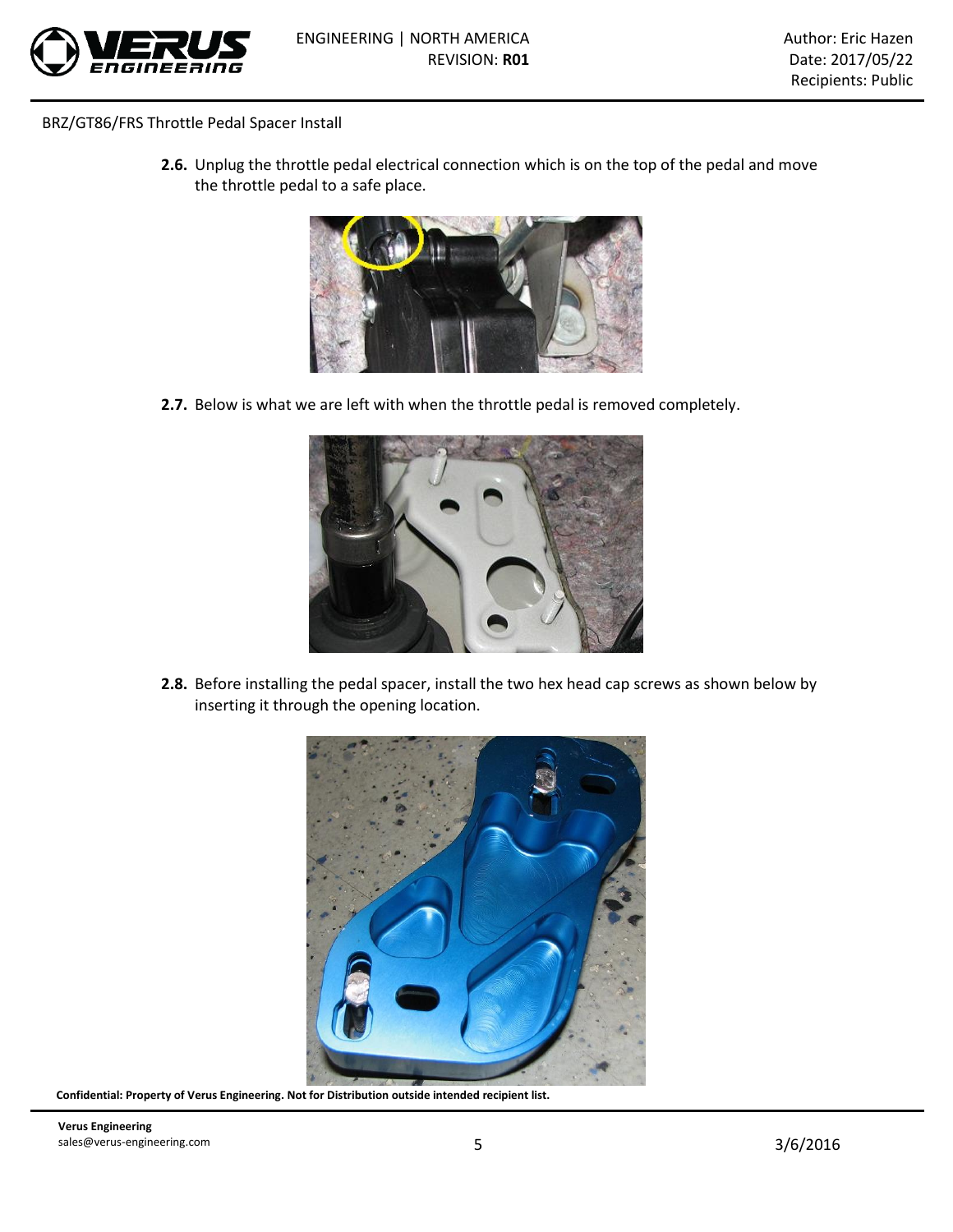

**2.9.** With the bolts installed, we can place the throttle spacer on the OEM studs using the OEM nuts as shown below.



**2.10.** Tighten the OEM nuts to 6 ft-lbs. **\*We recommend installing the spacer all the way to the right initially, giving the most space between the brake and the throttle initially.\***



**2.11.** With the spacer torqued down, we can install the throttle pedal on the two bolts. You can adjust the throttle pedal vertically up and down. **We suggest starting with the pedal spacer tightened down in the middle of the slow.**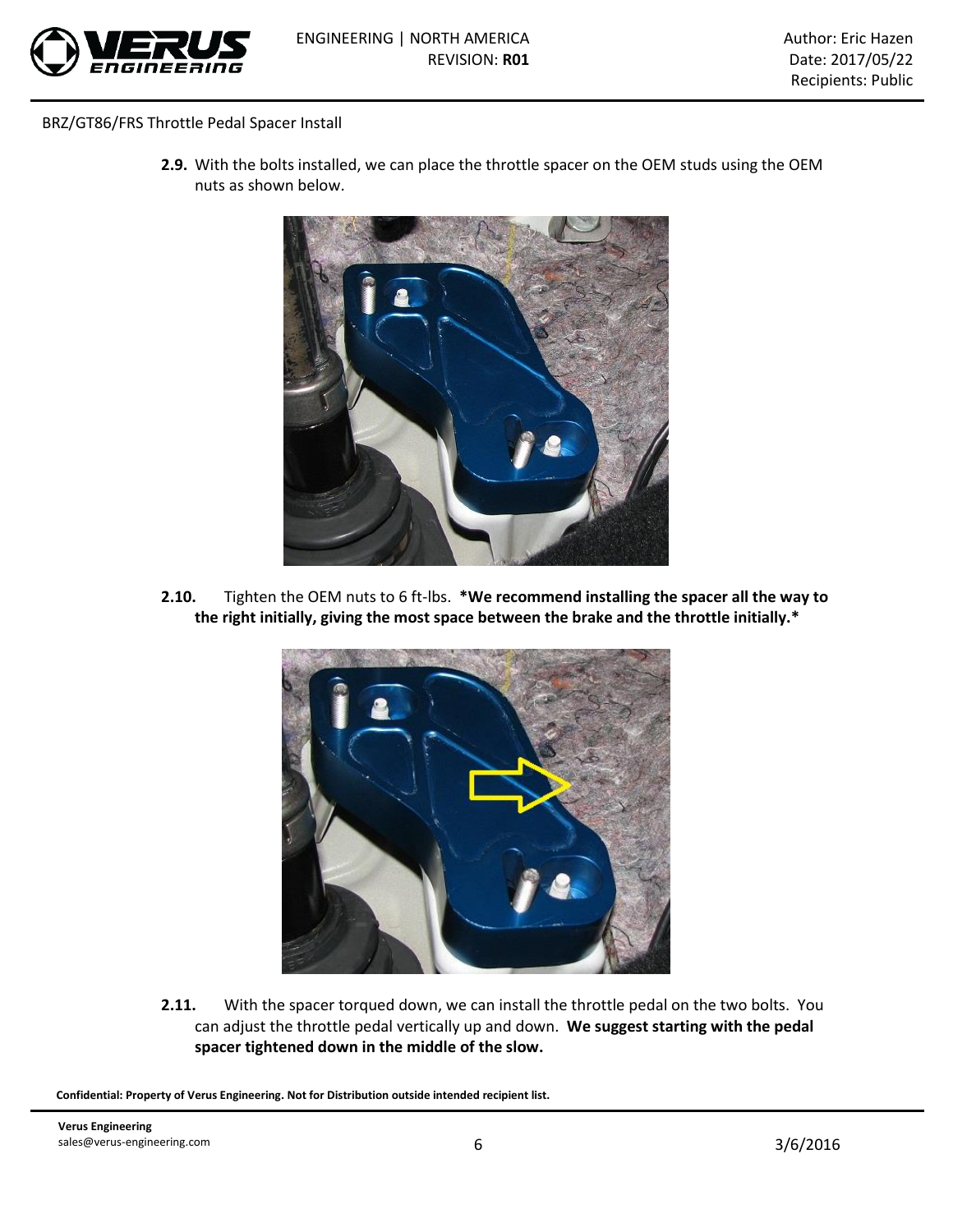



- **2.12. Plug the throttle pedal's electrical connector back in.**
- **2.13.** Remove the OEM throttle pedal stop by rotating the unit counter clock-wise with your hand.